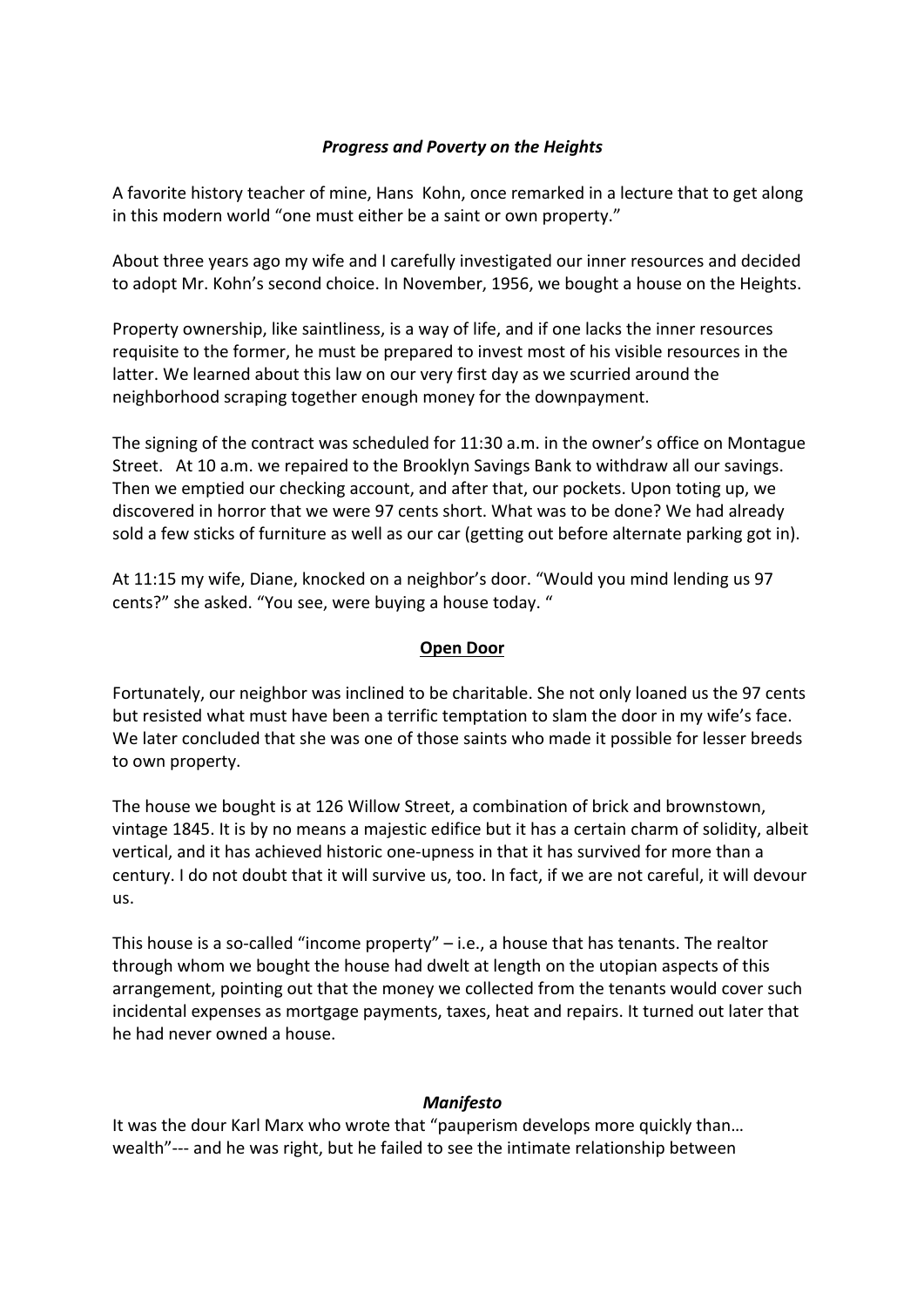pauperism and private property. I saw it the very first time I met a mortgage payment. Like the old plantation owners of the honey-suckle South we were land poor.

Marx also missed some of the subtleties in owner-tenant relationships, possibly because he was thinking of serfs and feudalism, but more likely because he had never lived in a floorthrough apartment on Brooklyn Heights. We have four tenants, and two of them are families who live on floor-throughs (floors through?). Their children have the privileges of our vard – which includes wading in a sunken wading pool, sanding in a sunken sandbox (sometimes they box, too) and catching cigar butts thrown from the ninth floor of the Standish Arms by a man of unknown identity but of easily surmised character.

Our own children, ages three and one, have found the yard very convenient for making friends on the block, and I have seen Harry, the elder son, invite a child into the yard in exchange for some candy. It pains me some to find that Harry's exploitative use of private property fits right in with Mr. Marx's theories, but I console myself with the thought that Harry's parents are much too inept as landlords to exploit *anybody*.

At bottom, I think, we still feel like tenants. When our faucet breaks our first impulse is to grab the 'phone and bawl out the landlord.

It always comes as something of a shock when a tenant grows irate. Can it be that he's angry with us? I must hasten to add that this doesn't happen very often because the people who live in our house are gentle and civilized; they try very hard to understand our problems and are willing to tolerate our personal peculiarities so long as we tolerate theirs.

The only possible exception has been Mr. Cartwell (a fictitious name to protect the innocent as well as the guilty) who eventually moved to an efficiently operated apartment building on Pierrepont Street. Mr. Cartwell, a fastidious accountant in an old and reliable shipping firm, could never quite adjust to his surroundings

## *Not Yet*

Mr. Cartwell was a great note-writer, and I rather miss the cryptic messages he used to leave for me on the hall table. Most of them dealt with burnt-out lightbulbs and assorted plumbing problems, but there was one which I consider a classic in the literature of tenancy. It was attached to a small chunk of plaster, and it said: "Mr. Margolis, is the house falling down? "

I kept the plaster, but I returned the note with the reply, "Not yet. "

Probably Mr. Cartwell was not sufficiently comforted by my answer, because about a month later he left us. In his place is our friend Lee Hayes, who seems to agree with us that the house is likely to stand for a few more centuries.

It is this awesome prediction that gives us the sense of being mere tenants in a house that really has a life of its own. Of course, we are caretakers, too, for future generations as well as for ourselves. We are grateful to the previous caretakers for their efforts in keeping the